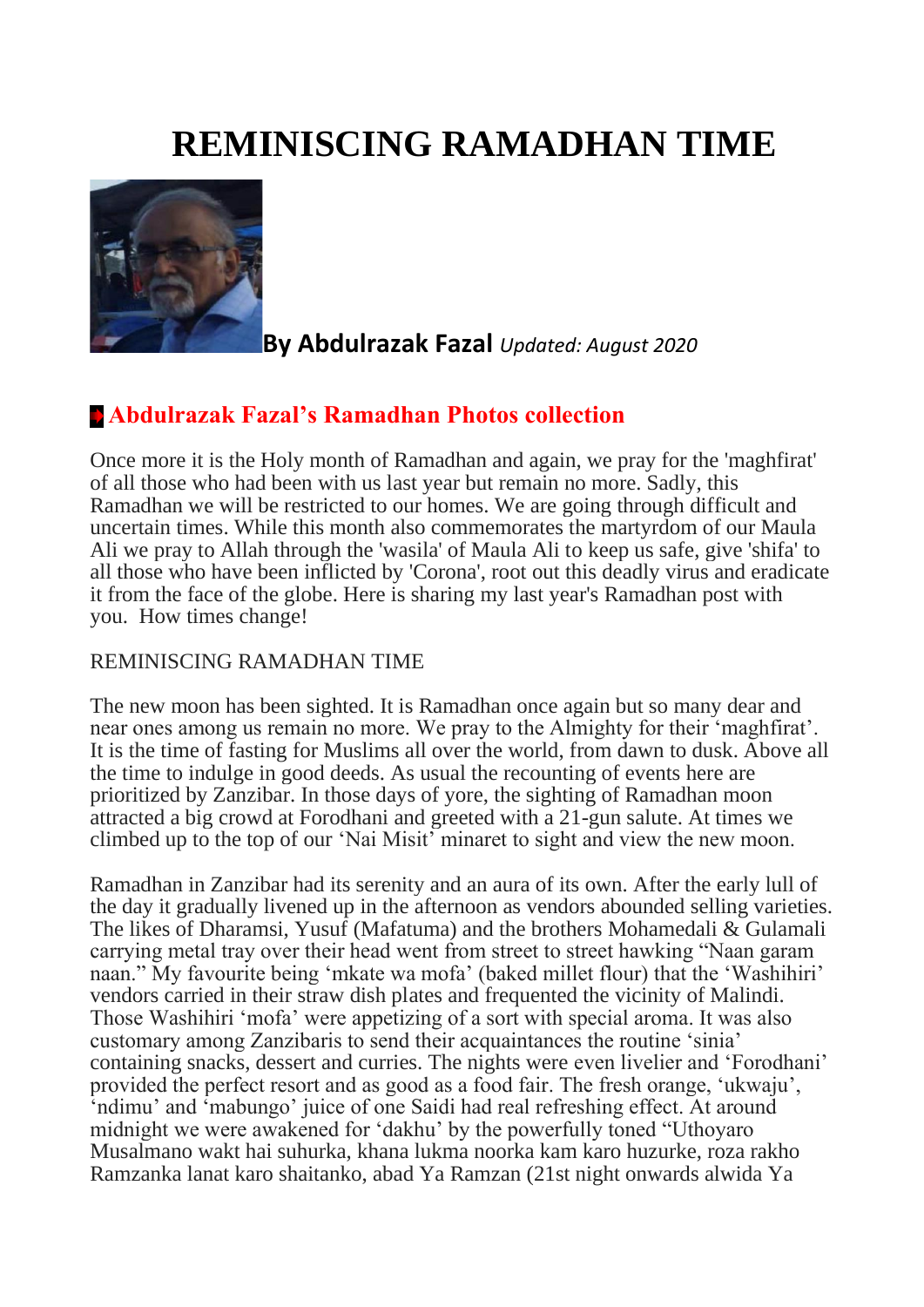Ramzan), jago, jago" of one Farjalla (Uthoyaro) who went around with his stick and dimly lit lamp . There was also an Asian 'Bawo' who eulogized the Muslim Saints and mocked the fashion trend. The Washihiri drummers went around in their respective vicinities. Eventually at two o'clock sharp exploded the 'one-gun fire'.

Personally, I looked forward to 'darsa' at night and in particular the one at the Sheriff Dewji mansion. On arrival you were greeted benignly as the children with vase of 'asmini' rushed to offer you bits of flowers. The 'kahawa' and 'sharbat' followed as you awaited your turn for the Koran recitation. On the 28th night a beautifully wrapped gift packet was presented to all the regular attendants. The 'darsa' at Kiwanjani was famous for its 'istekhan' served in shapely small sized cups. Also, throughout Ramadhan Kiwanjani hosted 'iftaar' feasted by various individuals upon their respective invitees.

Ramadhan has its sanctity. What comes to mind is the sight of Pathan labourers in their fasting state working on a construction site and prostrating to the Almighty in the scorching Abu Dhabi desert. Also, our Inspection Team being summoned to the Rasalkhaima Branch where a few wealthy Arab clients had withdrawn their millions to be offered as 'zakat' and the liquidity and cash crunch felt by the small branch. In Ramadhan people worked one shift only. The nights were long and exciting. The Ramadhan illumination brightened up Dubai's Sikkatal Khair, Sona Bazaar, Knife Rd and Bur Dubai as people flocked there to do their shopping. In those days of 70s Karama, Jhumeira and Satwa were yet to flourish.

In Dsm after 'iftaar', 'tarawi' and 'dua' friends and acquaintances form their own groups. Recalling our group, it comprised mainly the Bohoras who daily after their iftaar gathered at the Ellis Corner where we had our 'baraza', our Sunni friends joining us later after the 'tarawi' at their mosque. We sat late into the night and relish the kahawa, fresh juice and ice cream that were being served at the baraza. Sadly the 'baraza' and most of its members remain no more. In Dsm the Bohoras in their traditional white attire rushing to their mosque is a common sight. Their daily 'iftaar thali' quite often garnished with 'mava khaja' is sumptuous. The others flock Dsm restaurants and shops to purchase their requirements of snacks and deserts.

Talking of food varieties takes me to my student days in Bombay where mostly I had my 'iftaar' at a Muslim restaurant across Flora Fountain, not much of a distance from my hostel. Then at the Asiatic restaurant in Church gate I had my flask filled with tea that I would have later along with bread & butter as my 'sahri'. During weekends I ended up at Mohamedali Rd/Bhindi Bazaar/Memon Mohalla/Bori Moholla where there was food galore. It was a sight to behold with its aroma of grilled meat and snacks. Hundreds made their purchases here. Malpua seemed their favourite delicacy and also earthenware bowls filled with 'firni' would be on display. The Bombayites love 'falooda' which is vermicelli or noodle like long thin strips in a glass of soft ice cream with 'takhmario', essence and syrup poured over it. The fiesta continued throughout the night. I would go to 'Nizari' and 'Karimi' as late as 4 am for 'sahri' after the 'amaal' at Palagalli mosque during the 'Shabe Kadr' nights and the restaurants being packed with customers at that time of the night. At times I'd my 'iftaar' at Pyarali Issa Hasham's ('Msito', Maalim Issa's brother) place to enjoy his Zanzibar cuisine. In the aftermath of the Zanzibar Revolution he had come to stay in